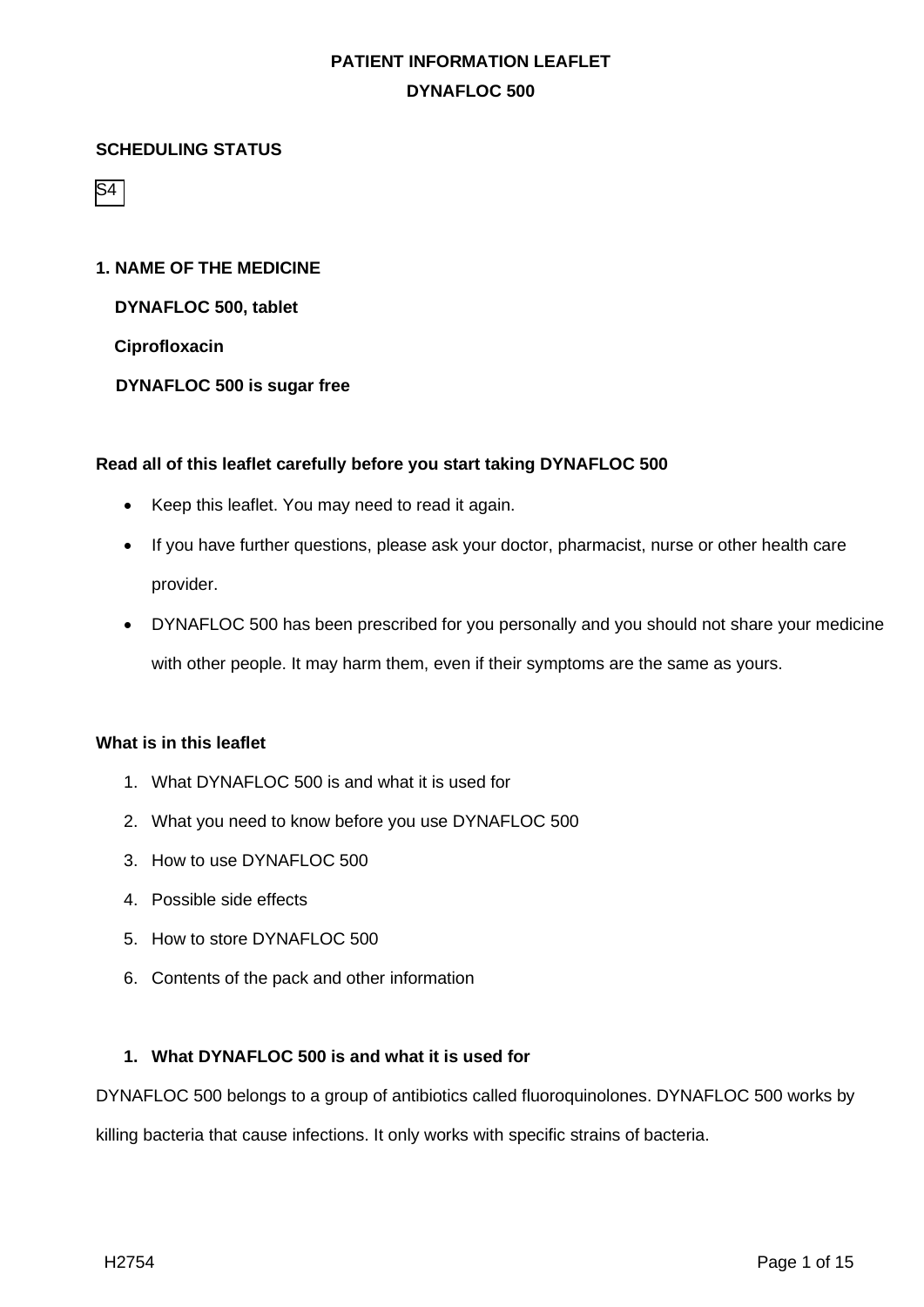DYNAFLOC 500 is used in adults to treat severe and/or complicated bacterial infection of the lungs, bladder, gut (diarrhoea), bone, or skin and soft tissues where other antimicrobials used for similar infections were considered not to be an appropriate treatment option, have failed, cannot be used or are not tolerated. It is also used to prevent you getting an infection caused by a bacterium called *Neisseria meningitidis*.

### **2. What you need to know before you take DYNAFLOC 500**

### **Do not take DYNAFLOC 500:**

- if you are hypersensitive (allergic) to ciprofloxacin and other quinolones, or to any of the ingredients of DYNAFLOC 500 (see section 6)
- if you are on treatment for high blood pressure with medicines called ACE inhibitors/angiotensin receptor blockers. Ask your doctor if you are unsure
- if you also use medicine containing fluoroquinolones and have moderate to severe kidney impairment
- if you were born with or have any condition with abnormal heart rhythm whether related to QT time prolongation or not (seen on ECG, electrical recording of the heart)
- if you are taking other medicines that result in abnormal heart rate and/or rhythm tracing (ECG) e.g. prolongation of the "QT time"
- if you or your child are younger than 18 years
- if you are pregnant or breastfeeding your baby (see Pregnancy and breastfeeding)
- if you have myasthenia gravis (abnormal muscle fatigue leading to weakness and, in serious cases, paralysis)
- if you have previously experienced side effects with the use of quinolone/fluoroquinolone antibiotics relating to your joints, muscles, ligaments, nerves, central nervous system (brain), epilepsy or mental health (psychiatric disorder)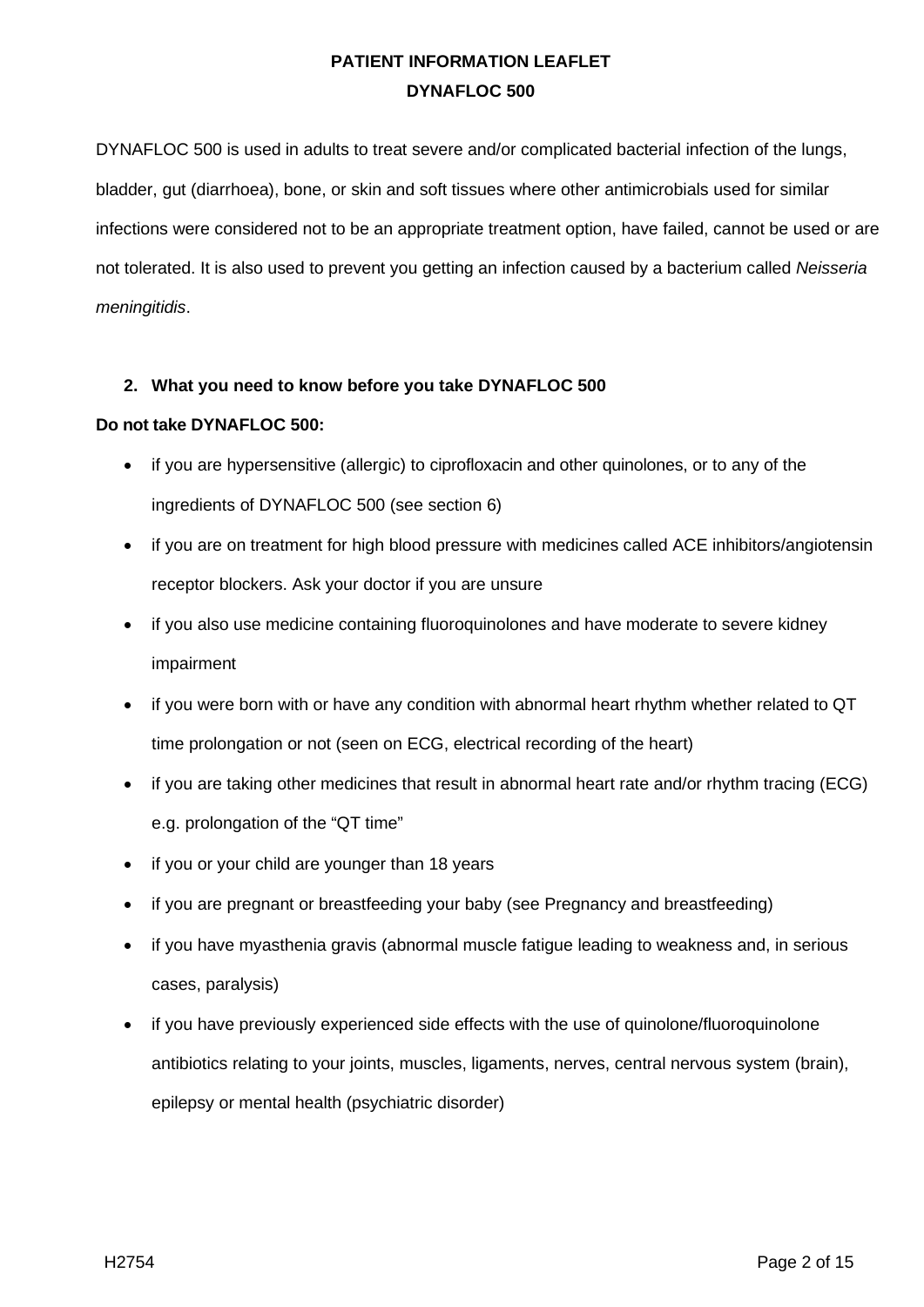• if you have an enlargement or "bulge" of a large blood vessel (aortic aneurysm) or a previous episode of aortic dissection (a tear in the aortic wall) or a family history of aortic aneurysm/dissection or other risk factors or existing predisposing conditions).

### **Warnings and precautions**

## **Take special care with DYNAFLOC 500:**

Tell your doctor:

- if have ever had kidney problems as your doctor may need to adjust the dose
- if you have heart problems. Caution should be taken when using DYNAFLOC 500, if you are born with or have family history of prolonged QT interval (seen on ECG, electrical recording of the heart), have salt imbalance in the blood (especially low level of potassium or magnesium in the blood), have a very slow heart rhythm rate (called 'bradycardia'), have a weak heart (heart failure), have a history of heart attack (myocardial infarction), you are female or elderly or you are taking other medicines that result in abnormal ECG changes (see Do not take DYNAFLOC 500 and Other medicines and DYNAFLOC 500)
- if you have a family history of aortic aneurysm or aortic dissection or other risk factors or existing predisposing conditions (e.g. connective tissue disorders such as Marfan Syndrome, Vascular Ehlers-Danlos syndrome, Takayasu arteritis, giant cell arteritis, Behcet's disease, high blood pressure or known atherosclerosis)
- if you suffer from depression or other mental health problems
- if you suffer from epilepsy or other neurological conditions, such as fits
- if you have a history of tendon problems during previous treatment with antibiotics such as DYNAFLOC 500 (see Do not take DYNAFLOC 500)
- if you have myasthenia gravis (a type of muscle weakness) (see Do not take DYNAFLOC 500)
- if you have diabetes
- if you are currently taking other medicines that can reduce your blood potassium levels
- if you have a damaged mitral and/or aortic heart valve which cannot close properly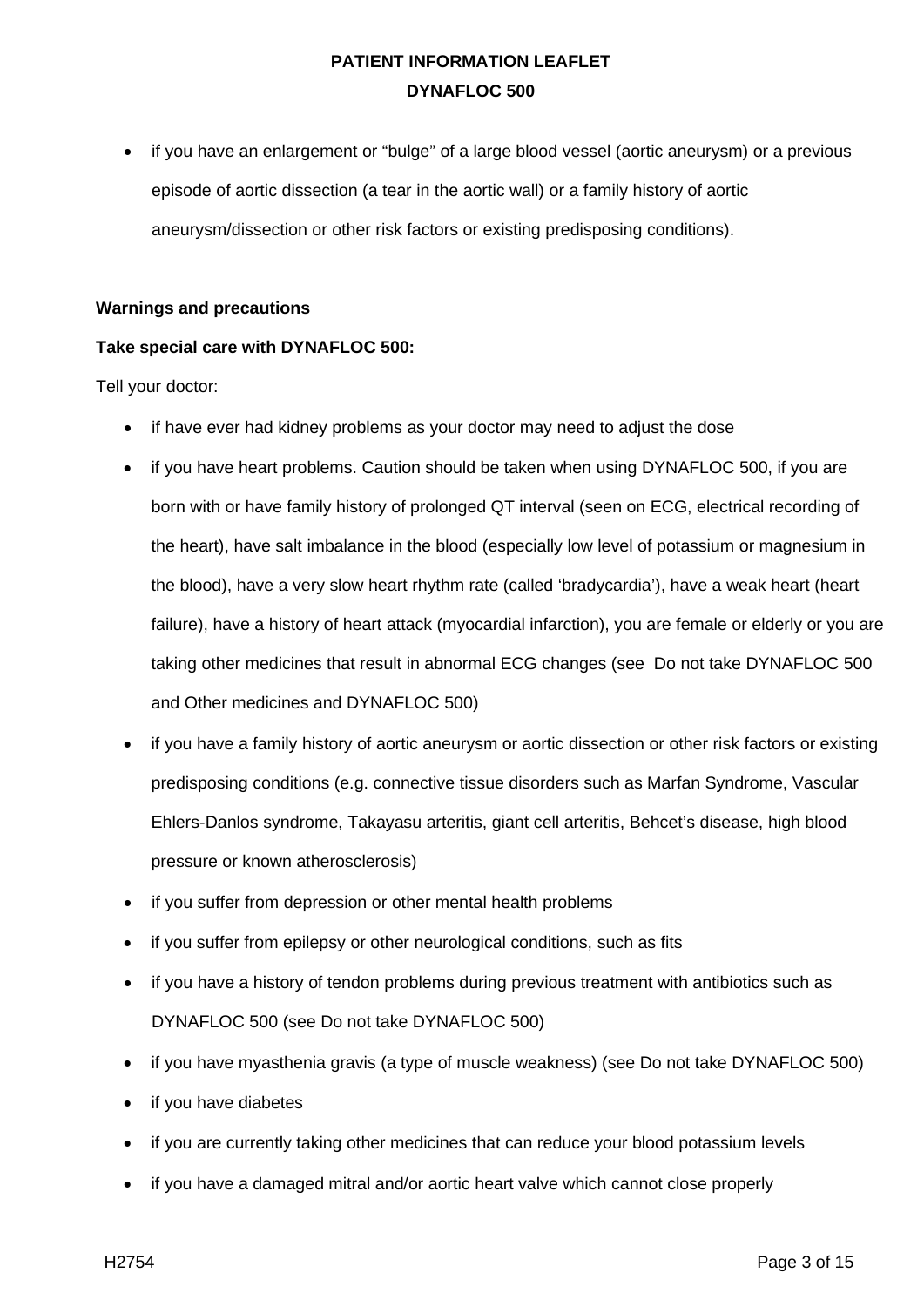if you or a member of your family is known to have a deficiency in glucose-6-phosphate dehydrogenase (G6PD), since you may experience a risk of anaemia with DYNAFLOC 500.

If any of the following occurs while taking this medicine, tell your doctor immediately, he/she will decide whether treatment with DYNAFLOC 500 needs to be stopped:

- Severe, sudden allergic reaction (an anaphylactic reaction/shock, angioedema). Even with the first dose, there is a risk that you may experience a severe allergic reaction with the following symptoms: tightness in the chest, feeling dizzy, sick or faint, or experiencing dizziness when standing up. If this happens, stop taking DYNAFLOC 500 and contact your doctor immediately.
- If you suffer from diarrhoea while taking DYNAFLOC 500, stop taking it and contact your doctor immediately as this may become life-threatening.
- DYNAFLOC 500 may cause liver damage. If you notice any symptoms such as loss of appetite, jaundice (yellowing of the skin), dark urine, itching, or tenderness of the stomach, stop taking this medicine and contact your doctor immediately.
- Pain and swelling in the joints and tendons (inflammation of your ligaments) may occur, particularly if you are elderly and are also being treated with corticosteroids. Inflammation and tearing of tendons may occur even within the first 48 hours of treatment or up to several months after stopping therapy.

At the first sign of any pain or inflammation stop taking this medicine and rest the painful area. Avoid any unnecessary exercise, as this might increase the risk of your tendon tearing. The recovery process for your tendons, muscles and joints may take weeks or months and full recovery to what it was before treatment with this medicine may not occur (see Do not take DYNAFLOC 500).

- If you experience several epileptic fits after one another without recovery of consciousness between them (see Do not take DYNAFLOC 500).
- You may experience mental health problems (psychiatric reactions) the first time you take DYNAFLOC 500. If you suffer from depression or psychosis, your symptoms may become worse under treatment with this medicine. In rare cases, depression or psychosis can progress to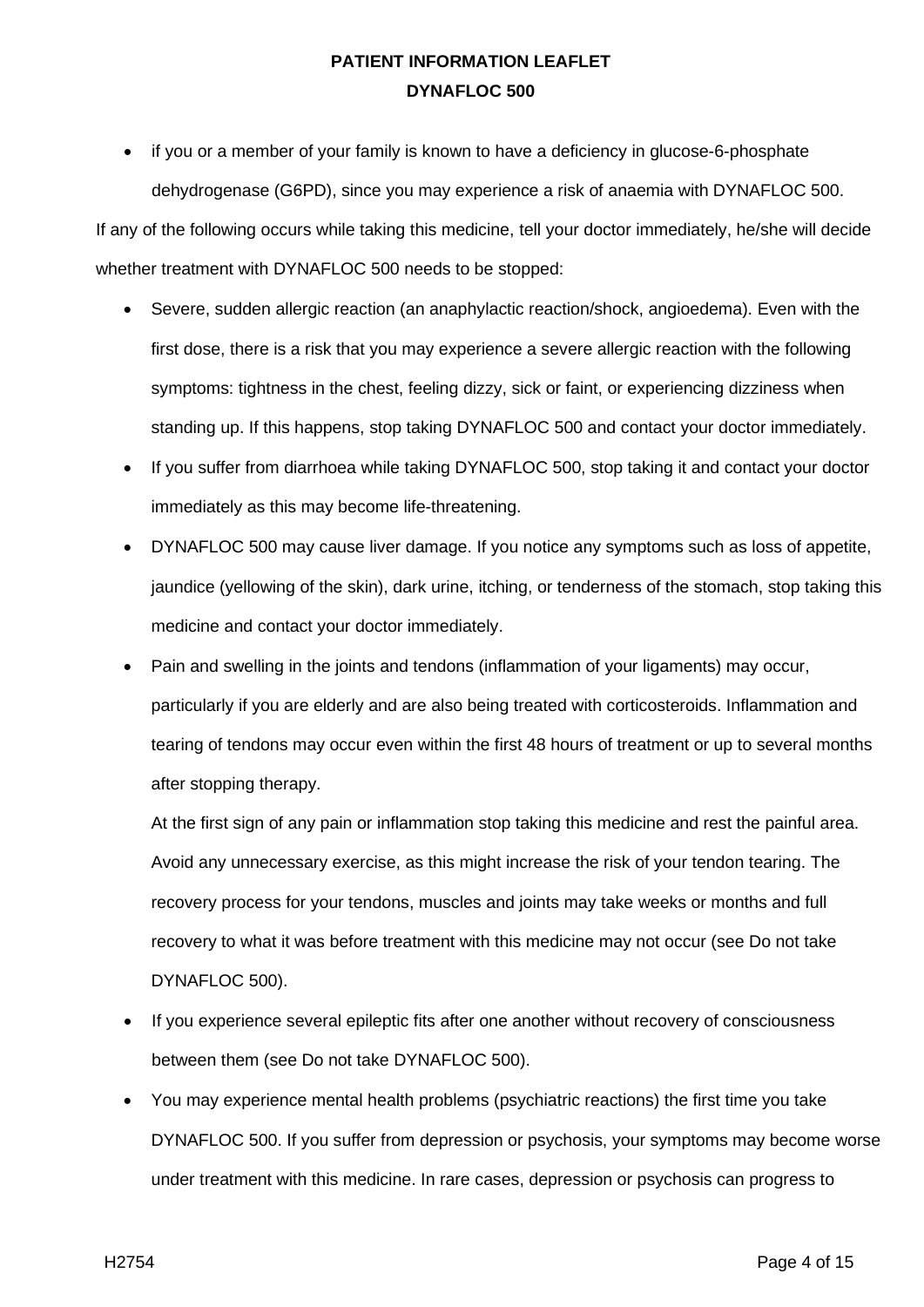thoughts of suicide, suicide attempts, or completed suicide. If you experience feelings of hurting yourself, stop taking DYNAFLOC 500 and contact your doctor immediately. (see Do not take DYNAFLOC 500).

• You may experience symptoms of nerve damage (neuropathy) such as pain, burning, tingling, numbness and/or weakness in your limbs. If this happens, stop taking this medicine and contact your doctor immediately.

The recovery process for your nerve condition may take weeks or months and full recovery (to what it was before your treatment with DYNAFLOC 500) may not occur (see Do not take DYNAFLOC 500).

- Your skin may become more sensitive to sunlight or ultraviolet (UV) light when taking this medicine. Avoid exposure to strong sunlight, or artificial UV light such as sunbeds.
- DYNAFLOC 500 may interfere with the results of blood or urine laboratory tests, including the culture test for tuberculosis – tell the doctor or laboratory staff that you are taking DYNAFLOC 500.
- Quinolone antibiotics may cause an increase of your blood sugar levels above normal levels (hyperglycaemia), or lowering of your blood sugar levels below normal levels, potentially leading to loss of consciousness (hypoglycaemic coma) in severe cases (see section 4). This is important for people who have diabetes. If you suffer from diabetes, your blood sugar should be carefully monitored.
- If your eyesight becomes impaired or if your eyes seem to be otherwise affected, consult an eye specialist immediately.

For the treatment of some genital tract infections, your doctor can prescribe another antibiotic in addition to DYNAFLOC 500. If there is no improvement in symptoms after 3 days of treatment, please consult your doctor.

## **Other medicines and DYNAFLOC 500**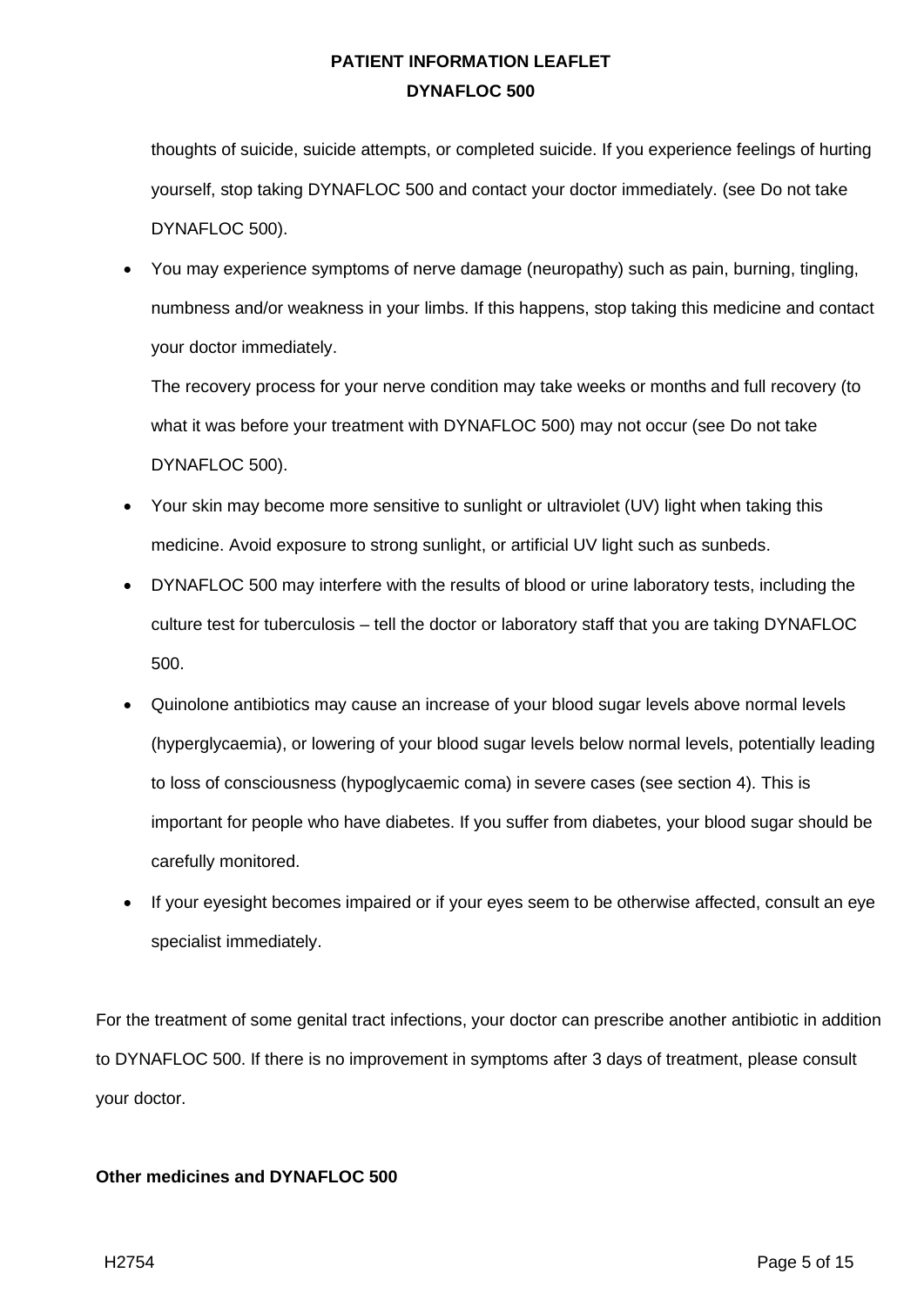Always tell your health care provider if you are taking any other medicine. (This includes complementary or traditional medicines.)

Do not take DYNAFLOC 500 together with tizanidine, because this may cause side effects such as low blood pressure and sleepiness (see Do not take DYNAFLOC 500).

- Medicines that can affect your heart rhythm: medicines that belong to the group of Class IA and III anti-dysrhythmics, tricyclic antidepressants, some antibiotics (that belong to the group of macrolides), some antipsychotics (used for schizophrenia).
- Medicines which reduce the effect of DYNAFLOC 500. If these medicines are essential, take DYNAFLOC 500 about two hours before or no sooner than four hours after them. They include:
	- o sucralfate (used to treat heartburn, indigestion or ulcers in the stomach or intestines)
	- o antacids (used to treat indigestion)
	- o highly buffered medicines such as didanosine (used to treat HIV)
	- o a polymeric phosphate binder such as sevelamer, lanthanum carbonate (to lower the level of phosphates in patients with kidney problems)
	- o medicines or dietary supplements containing calcium, magnesium, aluminium or iron.
- Probenecid (a medicine used to prevent gout) and DYNAFLOC 500 increase the blood levels of DYNAFLOC 500.
- Metoclopramide (for nausea and vomiting).
- Omeprazole (for heartburn, indigestion or ulcers in the stomach or intestines).
- Concomitant use of DYNAFLOC 500 with theophylline (a medicine used to treat asthma), may increase the theophylline levels in your blood. Your doctor may need to adjust you dose.
- Pentoxifylline (for circulation disorders).
- Phenytoin (for epilepsy).
- Methotrexate (for certain types of cancer, psoriasis, rheumatoid arthritis).
- Concomitant use of nonsteroidal anti-inflammatory medicine fenbufen with quinolones like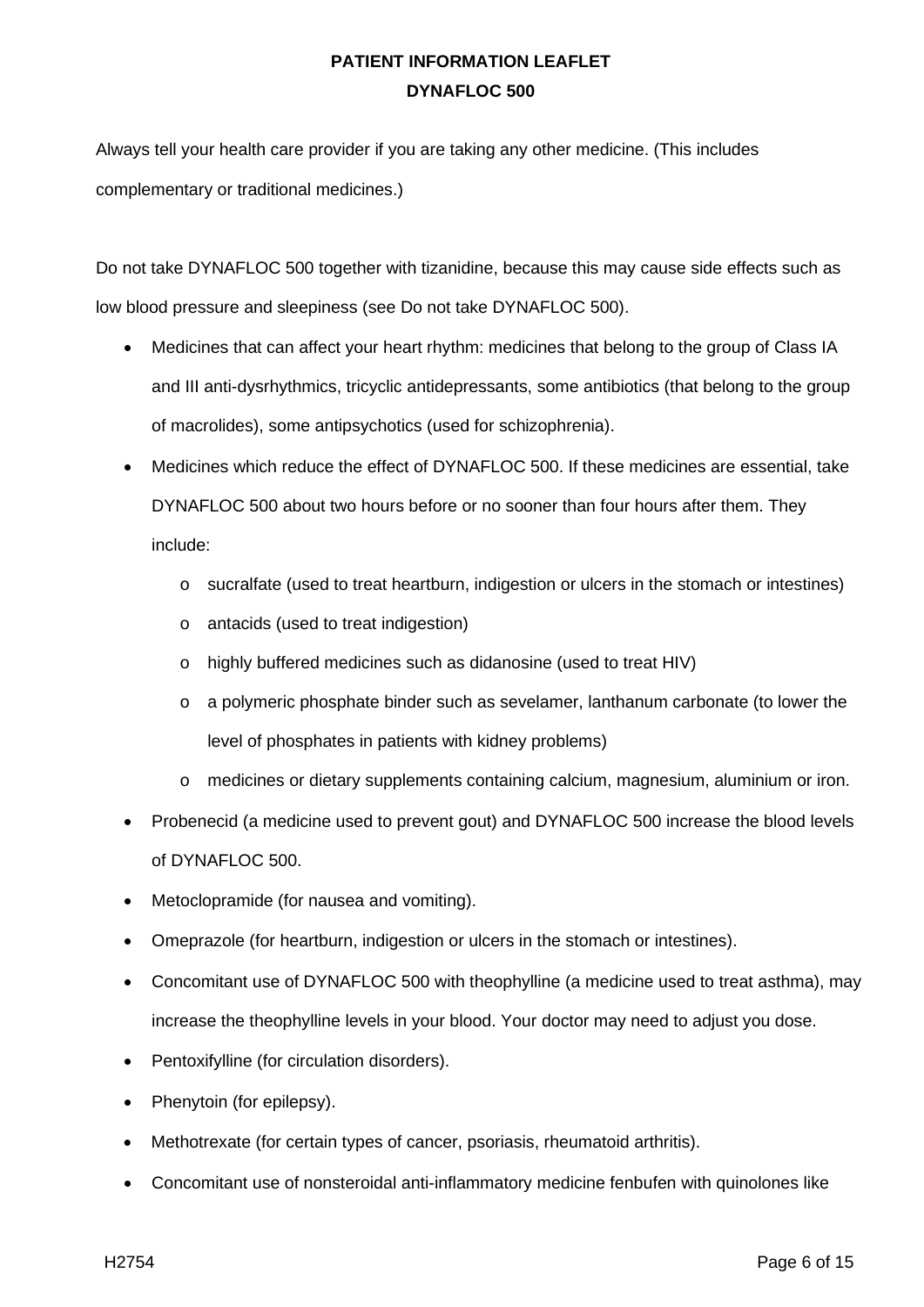DYNAFLOC 500 may lead to seizures. Your doctor will perform regular blood tests if you are considered to be at risk.

- Ciclosporin (for skin conditions, rheumatoid arthritis and in organ transplants).
- Simultaneous use of DYNAFLOC 500 and warfarin (a medicine used to prevent blood clots), may intensify the action of warfarin.
- Using DYNAFLOC 500 with glibenclamide (a medicine used to treat high blood sugar), can increase the effect of glibenclamide.
- Duloxetine (for depression, diabetic nerve damage or incontinence).
- Ropinirole (for Parkinson's disease).
- Lignocaine (for heart conditions or anaesthetic use).
- Clozapine (antipsychotic used for schizophrenia).
- Sildenafil (e.g. for impotence or high blood pressure)
- If you are on treatment with ACE inhibitors/angiotensin receptor blockers used to control your blood pressure. Ask your doctor if you are not sure.
- Agomelatine (for depression).
- Zolpidem (for sleep disorders).

### **DYNAFLOC 500 with food and drink**

DYNAFLOC 500 may be taken with or without meals.

Do not eat or drink any dairy products (such as milk, yoghurt or cheese) or drinks with added calcium when you take the tablets, as they may affect the absorption of the active substance and this medicine may not work properly.

### **Pregnancy, breastfeeding and fertility**

You should not take DYNAFLOC 500 during pregnancy or when breastfeeding your baby.

Safety during pregnancy and breastfeeding has not been established.

Safety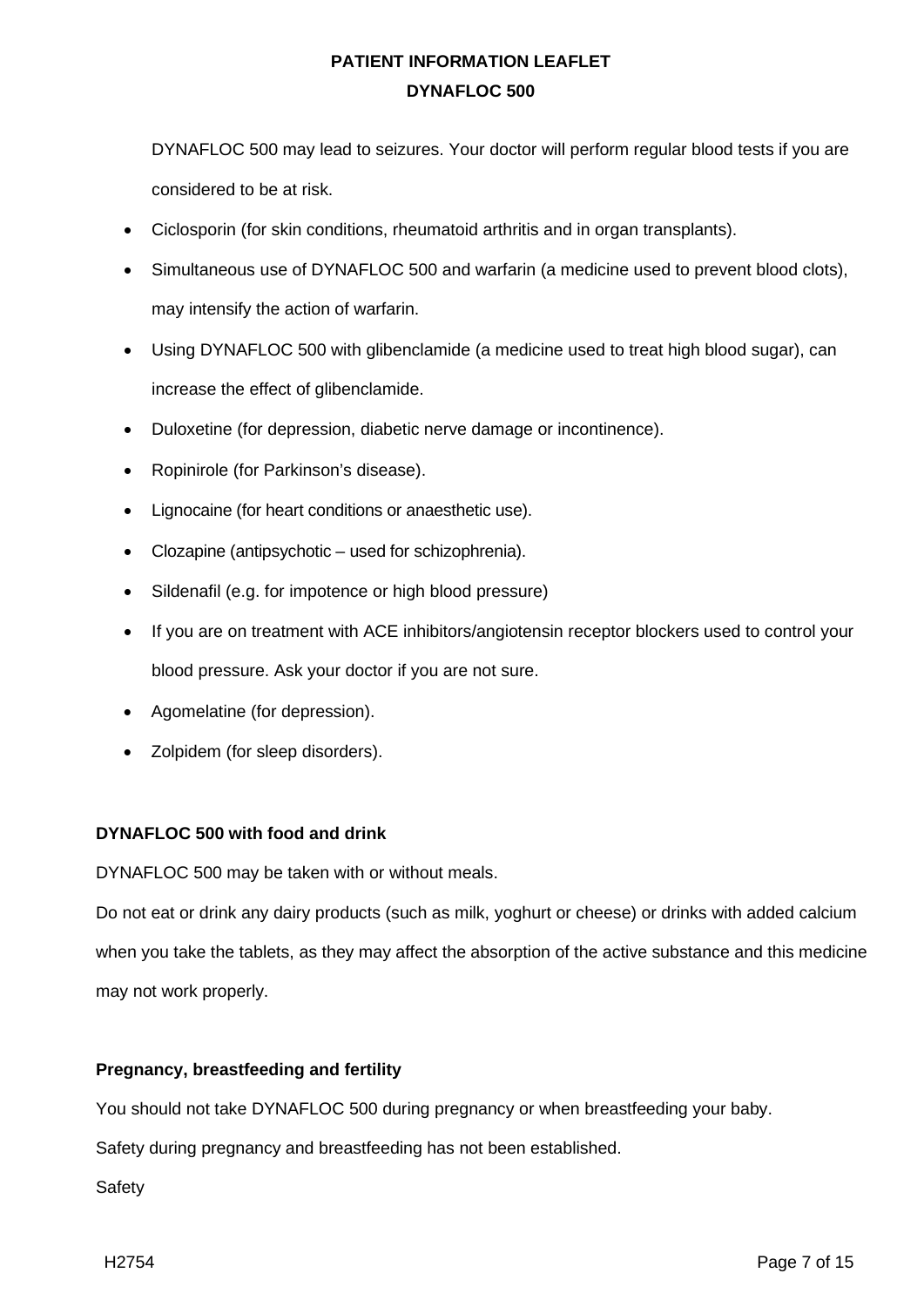**Safety** 

DYNAFLOC 500 is excreted in your breast milk and may harm your baby.

If you are pregnant or breastfeeding, think you may be pregnant or are planning to have a baby, please consult your doctor, pharmacist or other health care provider for advice before taking DYNAFLOC 500.

## **Driving and using machines**

This medicine may affect your ability to drive and operate machinery. Do not drive, operate machinery, or do anything else that could be dangerous until you know how you react on DYNAFLOC 500. It is not always possible to predict to what extent DYNAFLOC 500 may interfere with the daily activities of a patient. Patients should ensure that they do not engage in the above activities until they are aware of the measure to which DYNAFLOC 500 affects them.

## **3. How to take DYNAFLOC 500**

Do not share medicines prescribed for you with any other person. Always use DYNAFLOC 500 exactly as your doctor has told you. Check with your doctor or pharmacist if you are not sure.

Your doctor will decide on your dose and adjust your dose where necessary, depending on your condition and whether you are an elderly patient. This will depend on the type and severity of infection you have.

### **Adults:**

DYNAFOC 500 should be swallowed whole with plenty of liquid. The dosage range is 250 – 750 mg twice daily

The treatment usually lasts from 5 to 21 days, but may take longer for severe infections.

For the treatment of invasive infections of *Neisseria meningitides* (a Gram-negative bacterium that can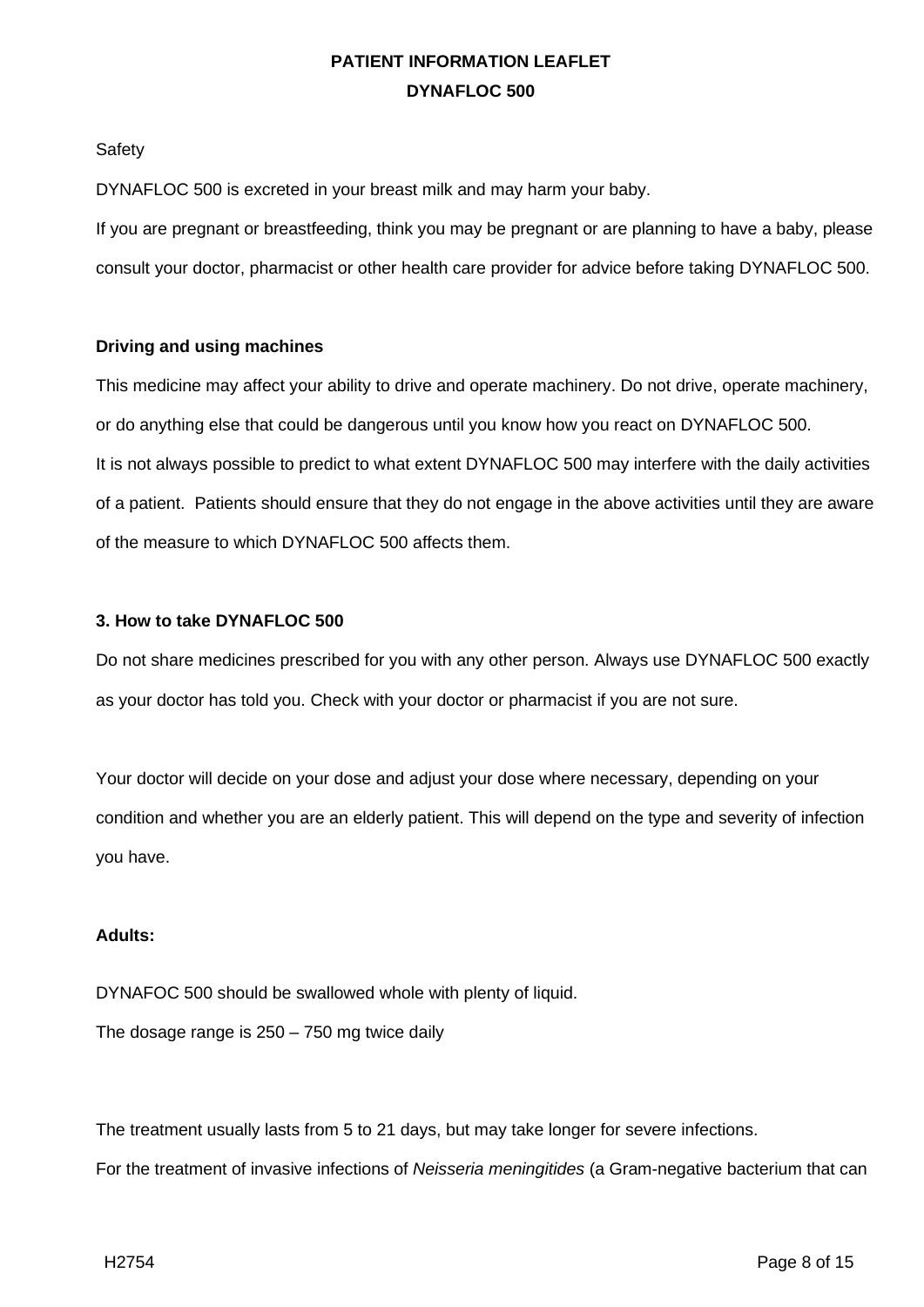cause meningitis and other forms of meningococcal disease such as meningococcemia, a lifethreatening sepsis), take one single dose of 500 mg. Do not change the dose prescribed by your doctor.

Tell your doctor if you suffer from kidney problems because your dose may need to be adjusted.

### **Elderly**

Elderly patients should receive a dose as low as possible depending on the severity of their illness and how well their kidneys are working.

You can take the tablets at mealtimes or between meals. Any calcium you take as part of a meal will not seriously affect uptake. However, do not take DYNAFLOC 500 with dairy products such as milk or yoghurt or with fortified fruit juices (e.g. calcium-fortified orange juice). Remember to drink plenty of fluids while you are taking this medicine.

Your doctor will tell you how long your treatment with DYNAFLOC 500 will last. Do not stop treatment early because your infection may not be cleared.

If you have the impression that the effect of DYNAFLOC 500 is too strong or too weak, tell your doctor or pharmacist.

## **If you take more DYNAFLOC 500 than you should**

In the event of overdosage, consult your doctor or pharmacist. If neither is available, contact the nearest hospital or poison control centre. Take this leaflet and any remaining tablets with you, so that the doctor knows what you have taken.

## **If you forget to take DYNAFLOC 500**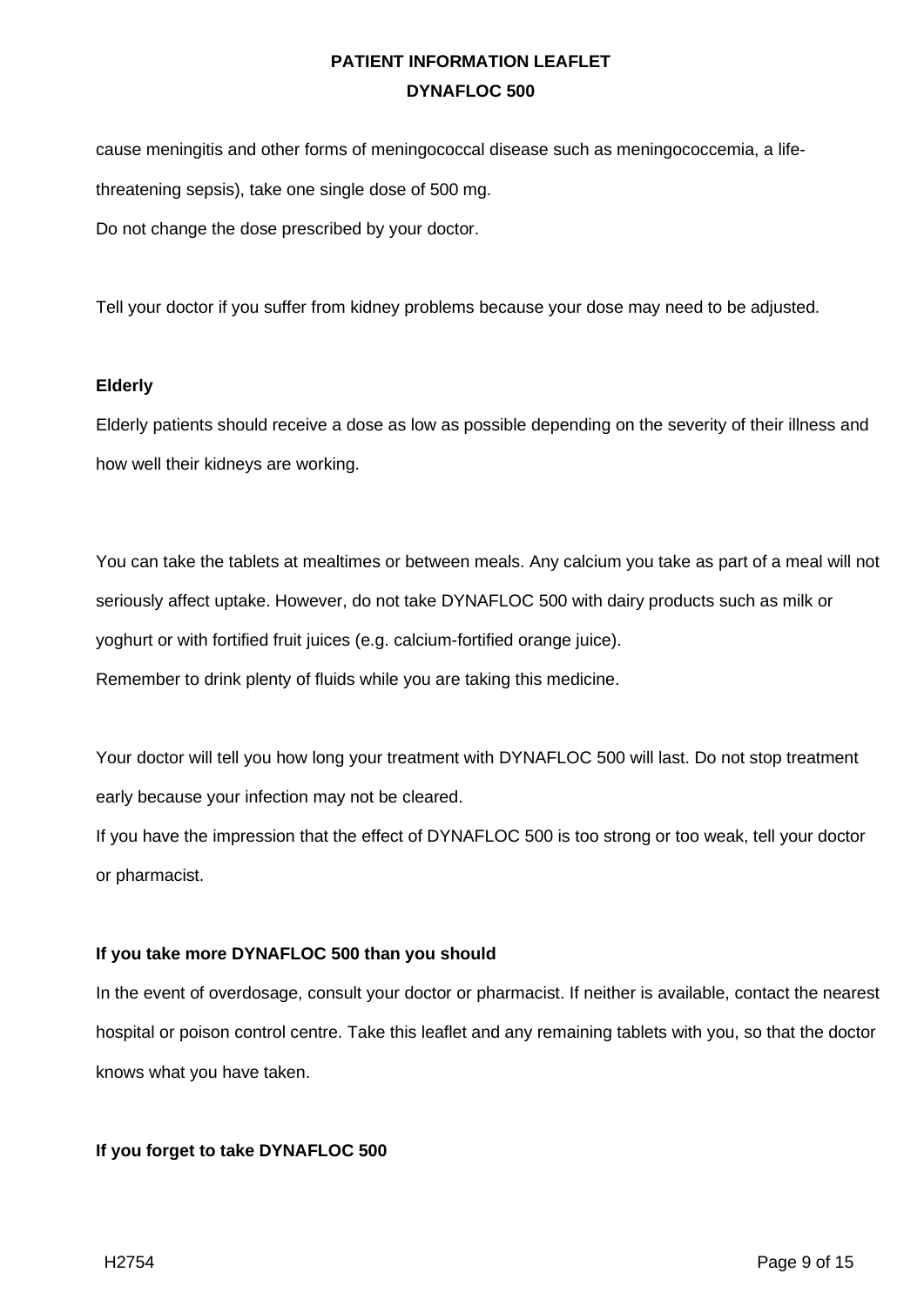It is important to take your medicine every day. However, if you forget to take one or more doses, take another as soon as you remember and then go on as prescribed on a normal daily dose. Do not take a double dose to make up for the forgotten individual doses.

## **If you stop taking DYNAFLOC 500**

It is important that you finish the course of treatment even if you begin to feel better after a few days. If you stop taking this medicine too soon, your infection may not be completely cured and the symptoms of the infection may return or get worse. You might also develop resistance to the antibiotic.

## **4. Possible side effects**

DYNAFLOC 500 can have side effects.

Not all side effects reported for DYNAFLOC 500 are included in this leaflet. Should your general health worsen, or if you experience any untoward effects while using DYNAFLOC 500, please consult your health care provider for advice.

If any of the following happens, stop using DYNAFLOC 500 and tell your doctor immediately or go to the casualty department at your nearest hospital:

- swelling of the hands, feet, ankles, face, lips, mouth or throat, which may cause difficulty in swallowing or breathing
- rash or itching
- fainting.

These are all very serious side effects. If you have them, you may have had a serious allergic reaction to DYNAFLOC 500. You may need urgent medical attention or hospitalisation.

Tell your doctor immediately or go to the casualty department at your nearest hospital if you notice any of the following:

• sudden severe pain in your chest, abdomen (tummy) or back, fast or pounding heartbeats (QT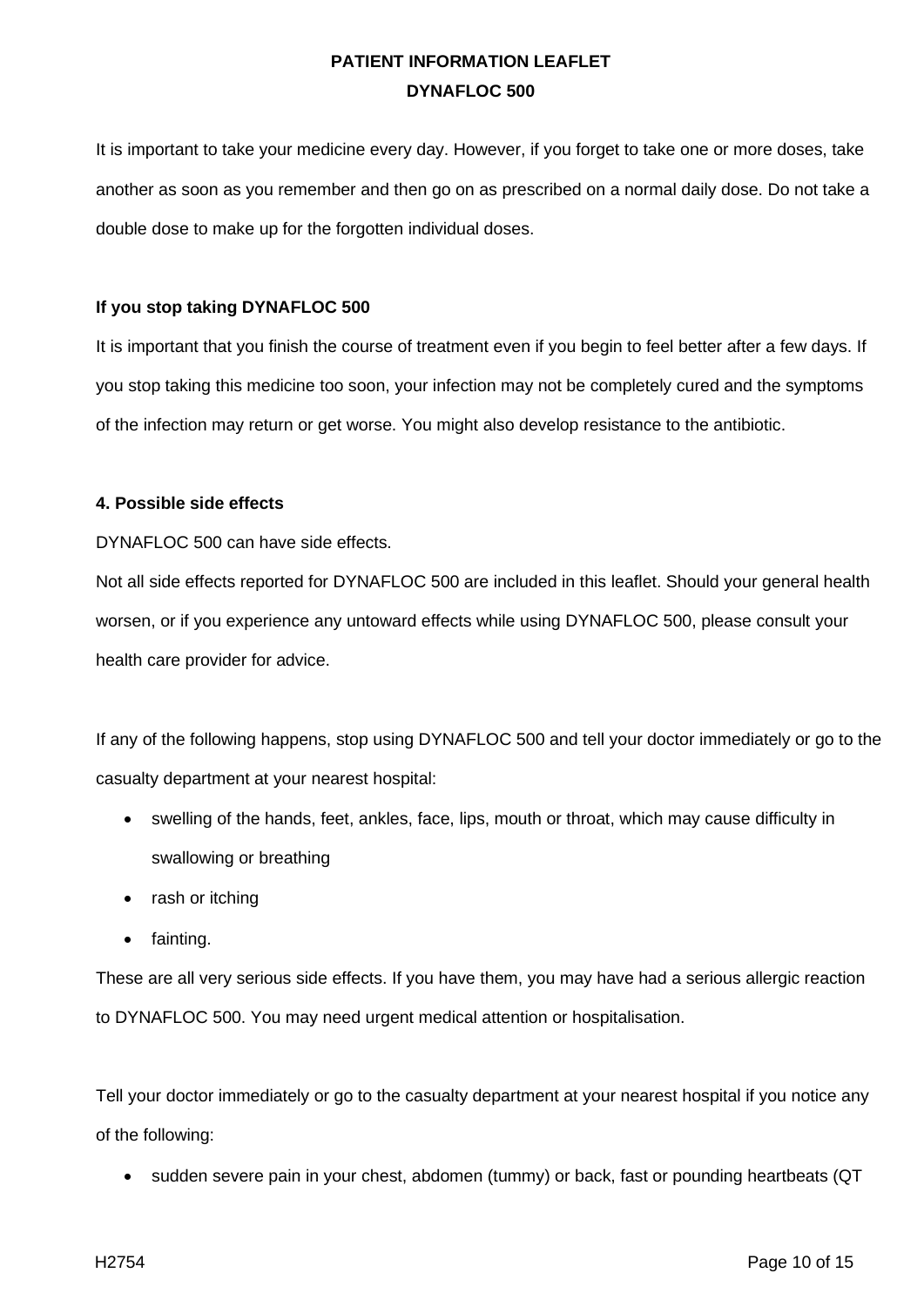prolongation), chest pain

- serious skin rashes including Stevens-Johnson syndrome and toxic epidermal necrolysis. These can appear as reddish target-like macules or circular patches often with central blisters on the trunk, skin peeling, ulcers of the mouth, throat, nose, genitals and eyes and can be preceded by fever and flu-like symptoms (very rare side effects, potentially life threatening)
- sudden pain, snapping or popping sound, bruising, swelling, tenderness, stiffness, or loss of movement in any of your muscles, ligaments, tendons, or joints
- worsening of myasthenia gravis (abnormal muscle weakness)
- increase in liver enzymes and jaundice (characterised by yellowing of skin and eyes), inflammation of the liver, and very seldom, liver failure
- suicidal thoughts, self-endangering behaviour, seeing and hearing things that are not really there, feeling sad for prolonged periods of time, feeling confused, nervous, agitated and anxious, disorientation, confusion, hallucinations
- severe diarrhoea containing blood and/or mucus (antibiotic associated colitis)
- seizure (convulsions), disturbed coordination
- epilepticus (prolonged or repeated fits or seizures without any recovery between attacks)
- inflammation of blood vessels, known as vasculitis (signs could be red spots on your skin, usually on your lower legs or effects like joint pain).

These are all serious side effects. You may need urgent medical attention.

Tell your doctor if you notice any of the following:

Frequent side effects:

• nausea, diarrhoea.

Less frequent side effects:

• superinfections, fungal infections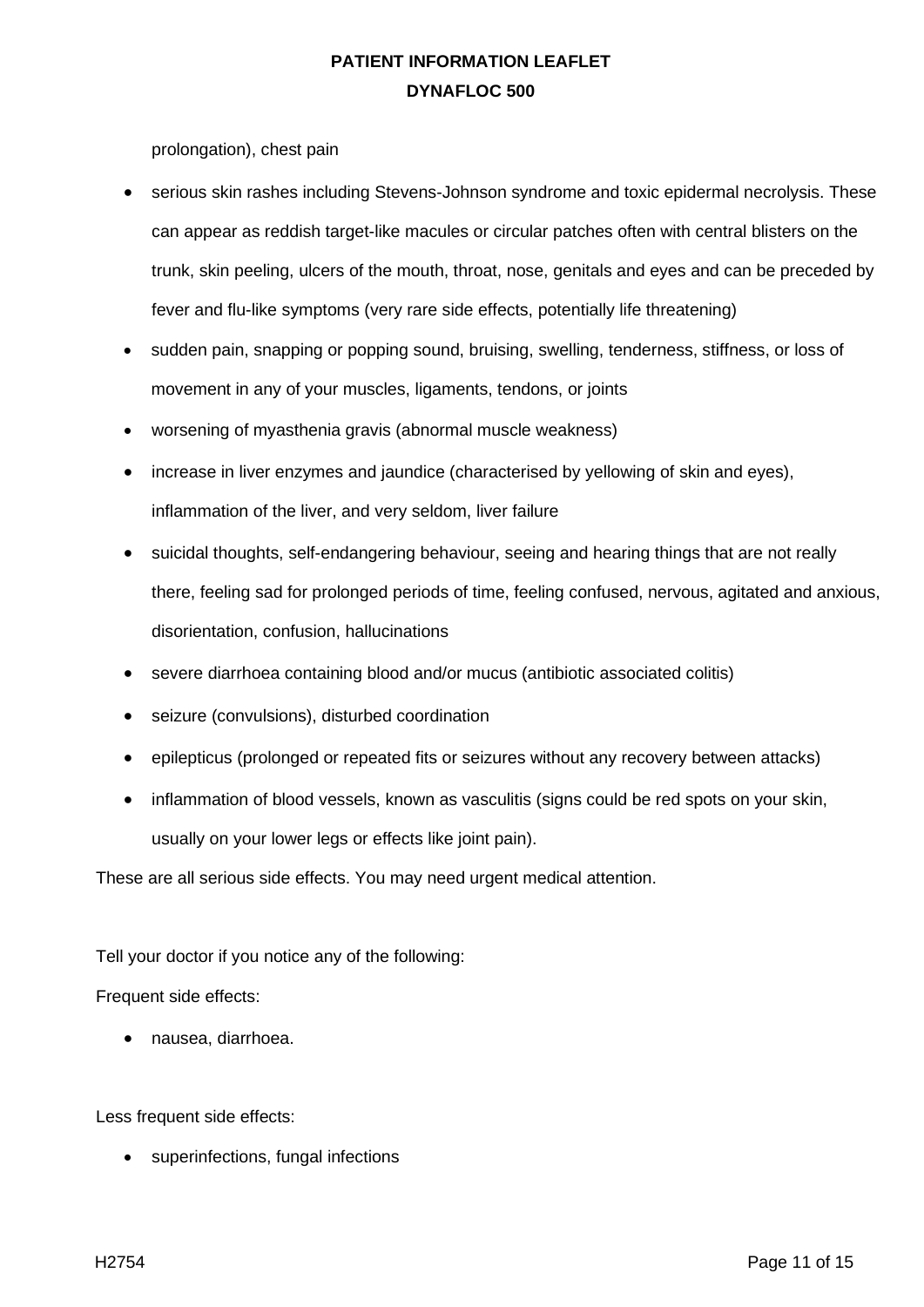- blood disorders identified through blood tests, leukopenia, anaemia, neutropenia, leucocytosis (changes in blood count), thrombocytopenia or thrombocytaemia (increased or decreased amounts of blood platelets), haemolytic anaemia (a special type of anaemia due to red blood cell destruction), agranulocytosis (a drop in a type of white blood cells), or pancytopenia (a dangerous drop in the number of red and white blood cells and platelets) which may be lifethreatening; or bone marrow depression, which may also be life-threatening
- low blood sugar (hypoglycaemia) in diabetic patients, high blood sugar (hyperglycaemia), diabetic coma, lack of appetite (anorexia)
- feeling nervous, agitated and anxious, nightmares, abnormal dreams
- headache, dizziness, sleep problems (insomnia), impaired taste and smell, trembling, paraesthesia ('pins and needles'), dysesthesia (disturbed sensation) or hypoesthesia (reduced sensation), vertigo, migraine, disturbed coordination, hyperesthesia (increased sensitivity to stimuli), or intracranial hypertension including pseudotumour cerebri (pressure on the brain)
- visual disturbances (eyesight problems), visual colour distortions
- temporary hearing impairment, ringing in your ears (tinnitus), loss of hearing
- tachycardia (rapid heartbeat)
- hot flushes, vasodilatation (expansion of blood vessels), hypotension (low blood pressure)
- dyspnoea (shortness of breath) including asthmatic condition
- vomiting, dyspepsia (indigestion), stomach pain, excessive gas in the stomach (flatulence), pancreatitis (inflammation of the pancreas)
- hepatic impairment (liver disorders), non-infective hepatitis
- photosensitivity reactions (sensitivity to light), or blistering (blistering of the skin), petechiae (small, pin-point bleeding under the skin), erythema multiforme, erythema nodosum (various skin eruptions, blisters, peeling or rashes, itching)
- joint pain, joint swelling, feeling weak, muscle pains, tenosynovitis (inflamed tendons), arthritis (inflammation of the joints), or increased muscle tone and cramping, muscular weakness,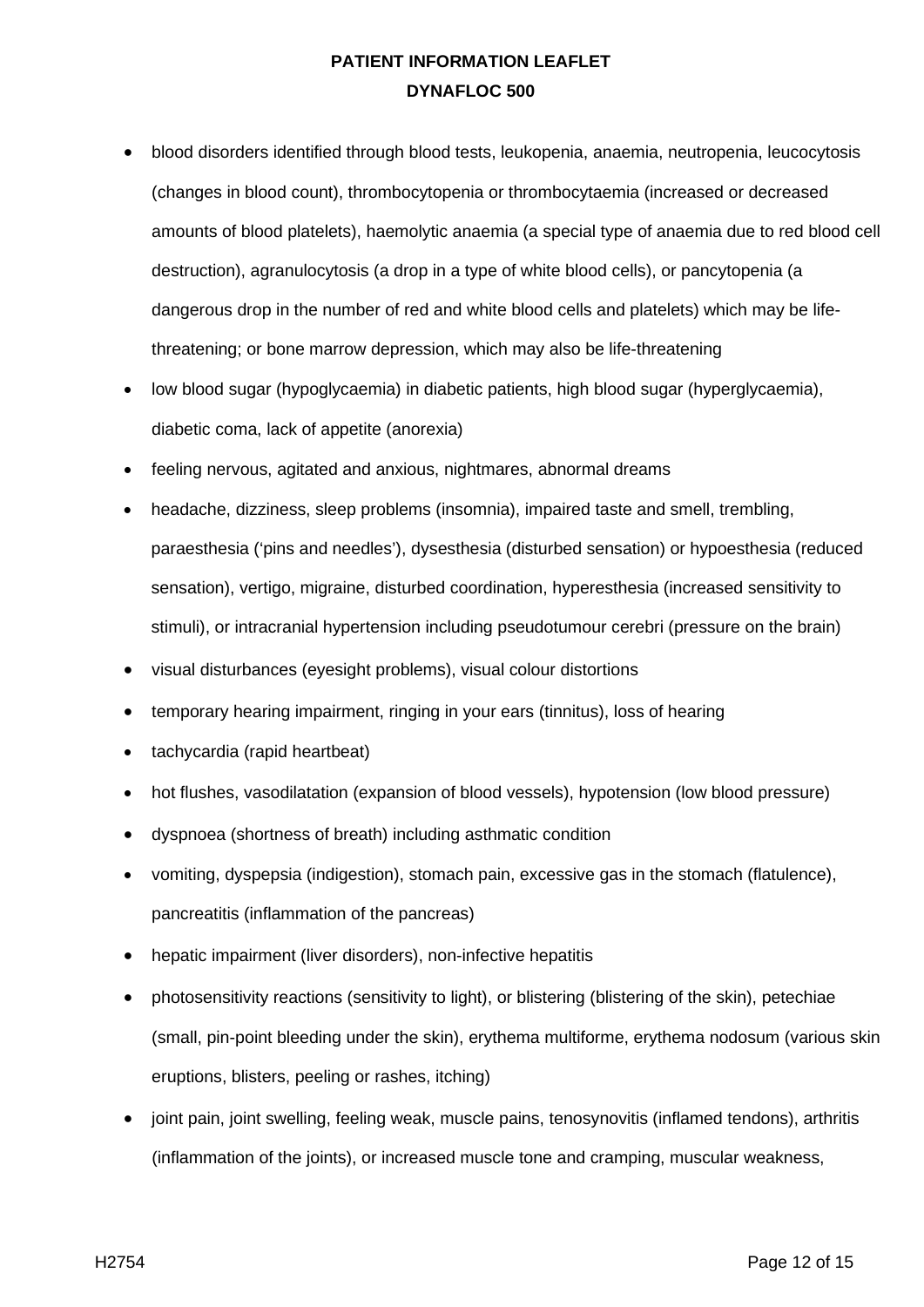(inflextremity pain, back pain

- kidney problems (interstitial nephritis, impairment in kidney function, cloudy urine, blood in the urine), renal failure (kidney failure), haematuria (blood in the urine), crystalluria (crystals in the urine) or tubulointerstitial nephritis (a type of urinary tract inflammation)
- tiredness, sweating, unspecific pain, feeling unwell, fluid retention
- abnormal prothrombin (a clotting factor) level or increased amylase (increased levels of the enzyme amylase), increased alkaline phosphatase (a certain substance in the blood).

The following side effects have been reported but the frequency for them to occur is not known:

- syndrome associated with impaired water excretion and low levels of sodium (SIADH) (your body retains water instead of excreting it normally in urine, which upsets the body's balance of minerals called electrolytes, especially sodium)
- mental and physical hyperactivity (mania), over-active and excited behaviour (hypomania)
- weakness, numbness and pain in hands and feet
- a medicine reaction that causes rash, fever, inflammation of internal organs, hematologic abnormalities and systemic illness (DRESS: Drug Reaction with Eosinophilia and Systemic Symptoms, AGEP: Acute Generalised Exanthematous Pustulosis)
- influence on blood clotting (in patients treated with anticoagulants such as warfarin).

If you notice any side effects not mentioned in this leaflet, please inform your doctor or pharmacist.

### **Reporting of side effects**

If you get side effects, talk to your doctor or pharmacist. This includes any possible side effects not listed in this leaflet. You can also report side effects to SAHPRA via the "**6.04 Adverse Drug Reaction** 

**Reporting Form**", found online under SAHPRA's publications:

https://www.sahpra.org.za/Publications/Index/8. By reporting side effects, you can help provide more information on the safety of DYNAFLOC 500.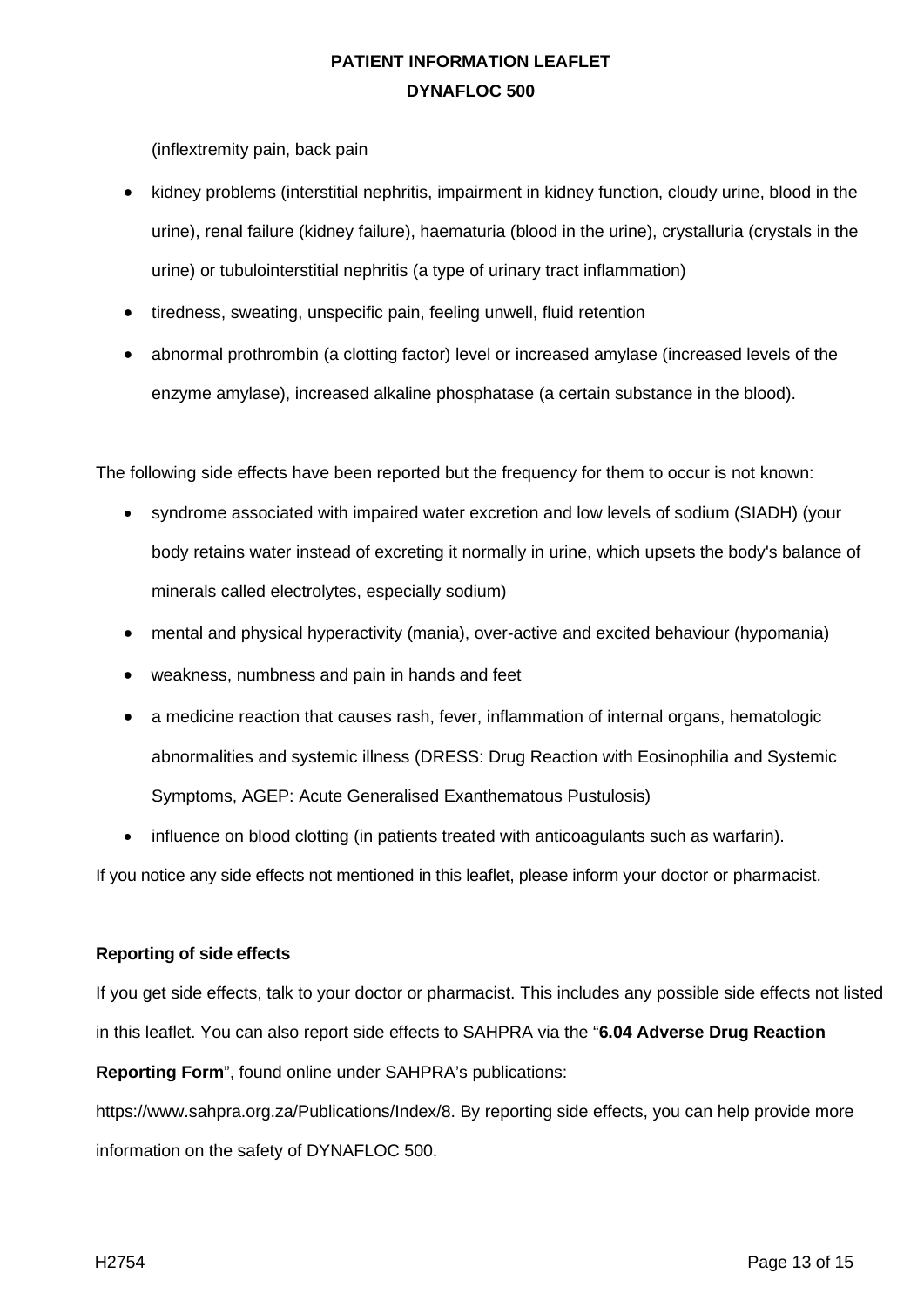### **5. How to store DYNAFLOC 500**

Store all medicines out of reach of children.

Store at or below 25 °C, in a cool, dry place. Protect from light. Keep the blisters in the carton until required for use.

Do not use after the expiry date stated on the carton. Return all unused medicine to your pharmacist. Do not dispose of unused medicine in drains or sewerage systems (e.g. toilets).

## **6. Contents of the pack and other information**

### **What DYNAFLOC 500 contains**

The active substance is ciprofloxacin.

DYNAFLOC 500: Each tablet contains ciprofloxacin hydrochloride monohydrate, equivalent to 500 mg ciprofloxacin.

### **The other ingredients are:**

### **Tablet cores:**

The other ingredients are: anhydrous colloidal silicon, crospovidone, magnesium stearate,

microcrystalline cellulose.

### **Coating: Opadry Y-1-7000**

Hypromellose, macrogol 400, titanium dioxide (CI 77891)

### **What DYNAFLOC 500 looks like and contents of the pack**

**DYNAFLOC 500:** White or yellowish, 18 x 8 mm oblong, biconvex, film-coated tablets, scored on one

side.

PVC/Aluminium Blister packs of 10 tablets.

### **Holder of Certificate of Registration**

Pharma Dynamics (Pty) Ltd

1<sup>st</sup> Floor, Grapevine House, Steenberg Office Park